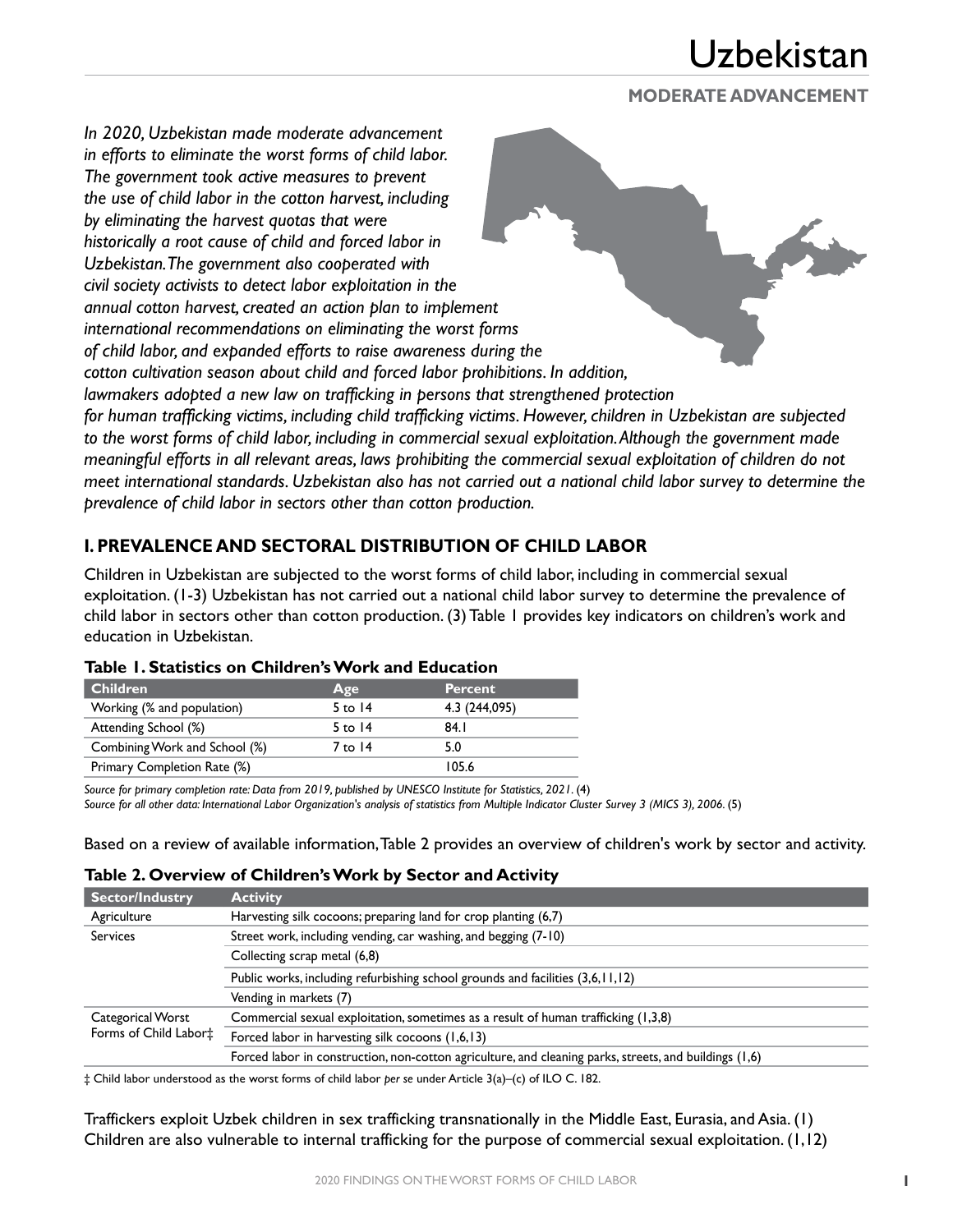## **MODERATE ADVANCEMENT**

ILO monitors reported that prohibitions on child labor were generally upheld during the 2020 cotton harvest. Farmers increased due diligence measures for preventing child labor, including by informing cotton pickers about laws and regulations prohibiting child labor in the harvest and verifying pickers' ages prior to transporting them to fields. (14) However, ILO and civil society harvest monitors also noted an uptick in the number of children, primarily ages 15 to 17, participating in the 2020 cotton harvest compared to harvests in 2018 and 2019. In interviews with ILO and civil society monitors, some pickers reported bringing teenage children to work in the fields to increase household income. (14,15) In such cases, monitors provided pickers with additional information on child labor prohibitions and the hazards cotton picking poses to the health and well-being of children. (14) Monitors also assessed that school closures related to the COVID-19 pandemic and pandemicrelated economic stresses within families may have increased children's vulnerability to child labor in the 2020 cotton harvest. (14,15)

Children in Uzbekistan sometimes participate in public works projects, including refurbishing school grounds and facilities. (3,6) Limited evidence suggests that in isolated cases, school officials may compel students to assist in harvesting silk cocoons, sometimes characterizing the work as traditional communal labor (*khashar*). (6,13) Although there is free public education in Uzbekistan, schools may charge informal fees, which can make education inaccessible to children from low-income families. (3,10, 27)

## **II. LEGAL FRAMEWORK FOR CHILD LABOR**

Uzbekistan has ratified all key international conventions concerning child labor (Table 3).

| Tabic J. Nathitatibli of filterhational Conventions on Child Labor |                                                                                            |                     |
|--------------------------------------------------------------------|--------------------------------------------------------------------------------------------|---------------------|
|                                                                    | <b>Convention</b>                                                                          | <b>Ratification</b> |
|                                                                    | ILO C. 138, Minimum Age                                                                    |                     |
|                                                                    | ILO C. 182, Worst Forms of Child Labor                                                     |                     |
|                                                                    | UN CRC                                                                                     |                     |
|                                                                    | UN CRC Optional Protocol on Armed Conflict                                                 |                     |
|                                                                    | UN CRC Optional Protocol on the Sale of Children, Child Prostitution and Child Pornography |                     |
|                                                                    | Palermo Protocol on Trafficking in Persons                                                 |                     |

#### **Table 3. Ratification of International Conventions on Child Labor**

The government has established laws and regulations related to child labor (Table 4). However, gaps exist in Uzbekistan's legal framework to adequately protect children from the worst forms of child labor, including the prohibition of commercial sexual exploitation of children.

#### **Table 4. Laws and Regulations on Child Labor**

| <b>Standard</b>                                                                     | <b>Meets</b><br><b>International</b><br><b>Standards</b> | Age | Legislation                                                                                                                                                                                                                                                       |
|-------------------------------------------------------------------------------------|----------------------------------------------------------|-----|-------------------------------------------------------------------------------------------------------------------------------------------------------------------------------------------------------------------------------------------------------------------|
| Minimum Age for Work                                                                | Yes                                                      | 18  | Articles 15, 77 and 242 of the Labour Code; Article 49 of the Administrative<br>Code (16,18,19)                                                                                                                                                                   |
| Minimum Age for Hazardous<br>Work                                                   | Yes                                                      | 18  | Articles 241 and 245 of the Labour Code; Article 49-1 of the Administrative<br>Code (18,19)                                                                                                                                                                       |
| Identification of Hazardous<br>Occupations or Activities<br>Prohibited for Children | Yes                                                      |     | Decree on Adoption of the List of Occupations with Unfavorable Working<br>Conditions to Which It Is Forbidden to Employ Persons Under Eighteen Years<br>of Age; Decree on Approval of Provision on Requirements on Prohibition of<br>Use of Minors' Labor (20,21) |
| Prohibition of Forced Labor                                                         | Yes                                                      |     | Article 37 of the Constitution; Article 7 of the Labour Code; Article 51<br>of the Administrative Code; Articles 135 and 148(2) of the Criminal<br>Code (18,19,22,23)                                                                                             |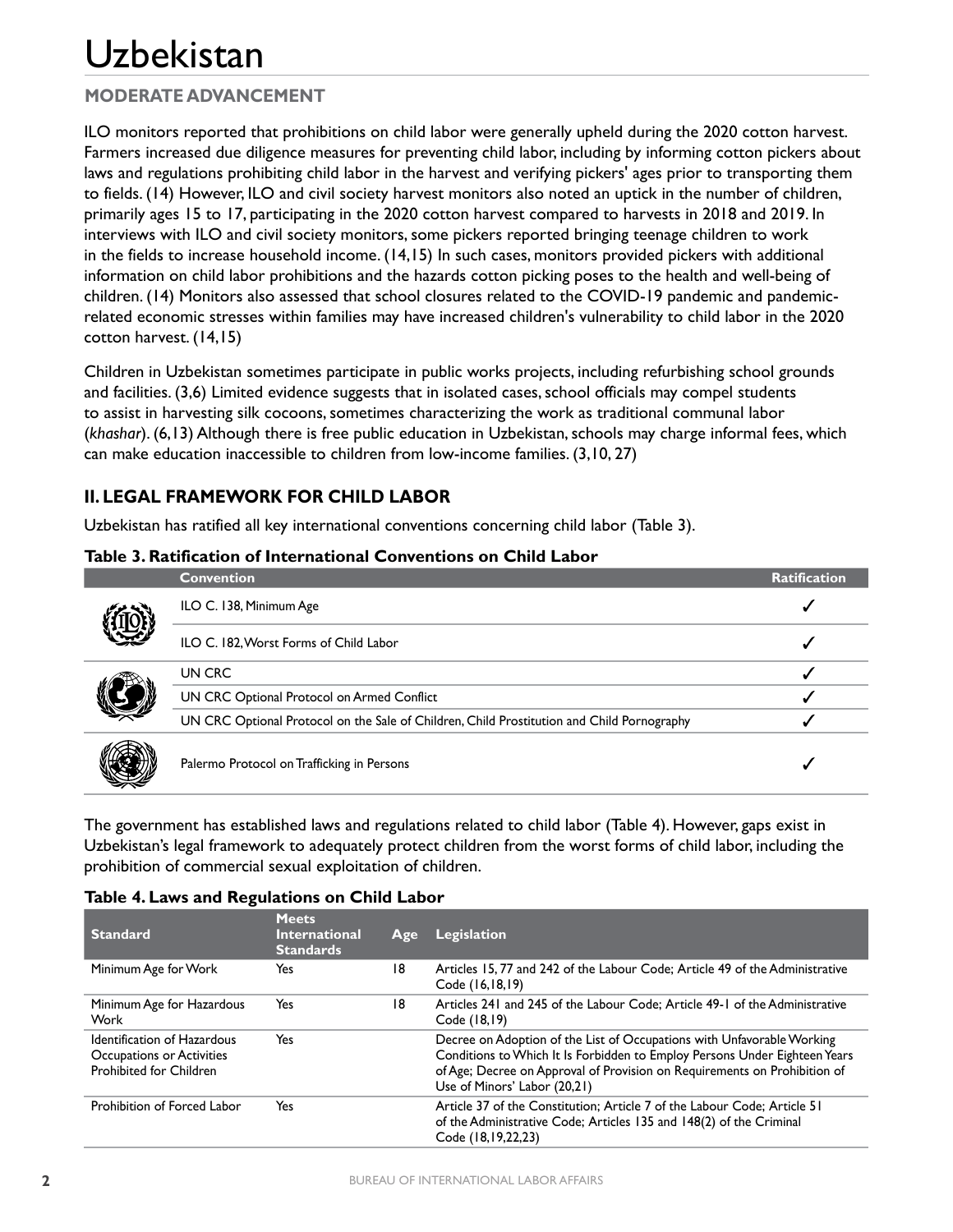## **MODERATE ADVANCEMENT**

| <b>Standard</b>                                                                    | <b>Meets</b><br><b>International</b><br><b>Standards</b> | Age | <b>Legislation</b>                                                                                                                                        |
|------------------------------------------------------------------------------------|----------------------------------------------------------|-----|-----------------------------------------------------------------------------------------------------------------------------------------------------------|
| Prohibition of Child Trafficking                                                   | Yes                                                      |     | Article 3 of the Law on Combatting Human Trafficking; Article 135 of the<br>Criminal Code (23,24)                                                         |
| <b>Prohibition of Commercial</b><br>Sexual Exploitation of Children                | No                                                       |     | Articles 128(1), 130-131, and 135 of the Criminal Code (23)                                                                                               |
| Prohibition of Using Children<br>in Illicit Activities                             | Yes                                                      |     | Article 10 of the Law on Guarantees of the Rights of the Child; Articles 127 of<br>the Criminal Code; Article 188-1 of the Administrative Code (17,19,23) |
| Minimum Age for Voluntary<br><b>State Military Recruitment</b>                     | Yes                                                      | 18  | Article 24 of the Law on Universal Military Service (25)                                                                                                  |
| <b>Prohibition of Compulsory</b><br>Recruitment of Children by<br>(State) Military | Yes                                                      |     | Articles 4 and 46 of the Law on Universal Military Service (25)                                                                                           |
| Prohibition of Military<br>Recruitment by Non-state<br><b>Armed Groups</b>         | Yes                                                      |     | Articles 216(1) and 242 of the Criminal Code; Article 3 of the Law on Civil<br>Organizations (23,26)                                                      |
| <b>Compulsory Education Age</b>                                                    | Yes                                                      | 18‡ | Articles 4 and 9 of the Law on Education (27)                                                                                                             |
| Free Public Education                                                              | Yes                                                      |     | Article 4 of the Law on Education; Article 41 of the Constitution (22,27)                                                                                 |

## **Table 4. Laws and Regulations on Child Labor (Cont.)**

‡ Age calculated based on available information (27)

During the reporting period, the government adopted a new law on trafficking in persons aiming to enhance access to government services and strengthen protections for victims of human trafficking, including child victims. (12,24) The government also drafted and began Parliamentary review of a comprehensive Labor Code reform package. (28) In addition, in early 2021, parliament adopted a package of amendments to the Criminal Code that included criminal penalties for the use of children ages 16 to 17 in commercial sex. This package of amendments also established criminal penalties in the first instance for forced labor violations involving minors. (29)

Articles 131 and 135 of the Criminal Code of the Republic of Uzbekistan criminalize pimping, procuring, involving, or inducing children into prostitution, and criminalize the actions of those who profit from prostitution involving children. (23) In addition, Criminal Code Article 128(1) criminalizes the use of children ages 16 to 18 in prostitution. However, no law criminalizes the users (clients) of prostitution involving children under age 16. (23) Moreover, although Uzbekistan's laws prohibit the use, procuring, and offering of children for both the production and trafficking of drugs, the legal framework prohibiting these crimes lacks clarity as penalties are only addressed in the Administrative Code, not the Criminal Code. (19,23)

The law does not determine the activities or conditions in which children who have not yet completed their compulsory schooling may engage in light work, although the Labor Code establishes caps on the maximum number of work hours permitted for children ages 15 to 17. (18,27)

## **III. ENFORCEMENT OF LAWS ON CHILD LABOR**

The government has established institutional mechanisms for the enforcement of laws and regulations on child labor (Table 5). However, gaps exist within the operations of enforcement agencies that may hinder adequate enforcement of their child labor laws.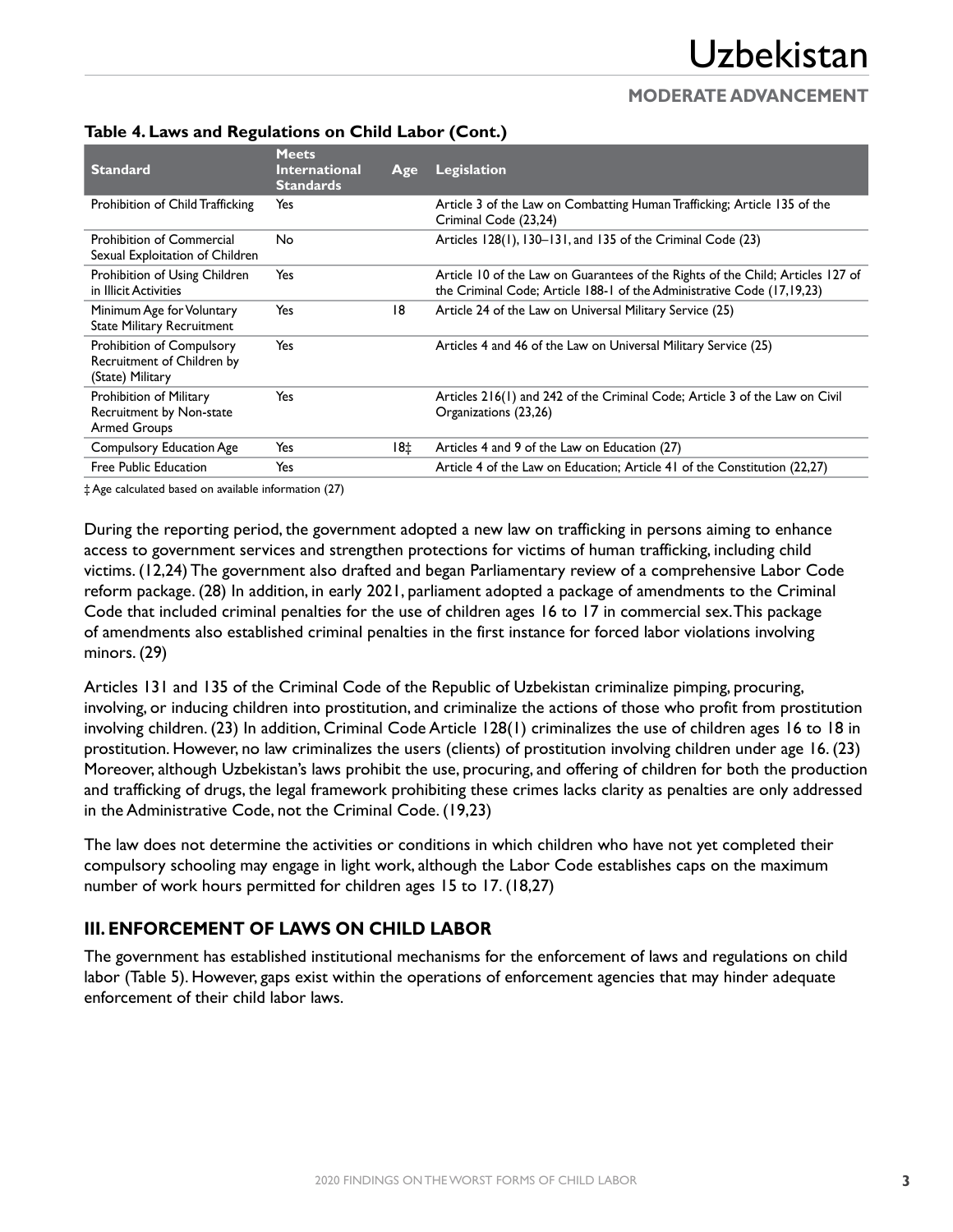## **MODERATE ADVANCEMENT**

| <b>Organization/Agency</b>                            | <b>Role</b>                                                                                                                                                                                                                                                                                                                                                                                                                                                                                                                                                                                                                                                                                                                                                                                                                                                                              |
|-------------------------------------------------------|------------------------------------------------------------------------------------------------------------------------------------------------------------------------------------------------------------------------------------------------------------------------------------------------------------------------------------------------------------------------------------------------------------------------------------------------------------------------------------------------------------------------------------------------------------------------------------------------------------------------------------------------------------------------------------------------------------------------------------------------------------------------------------------------------------------------------------------------------------------------------------------|
| Ministry of Employment and<br>Labor Relations (MOELR) | Conducts labor inspections, including inspections for compliance with child labor laws. (10) Leads the National<br>Sub-Commission on Combating Forced Labor. (30,31)                                                                                                                                                                                                                                                                                                                                                                                                                                                                                                                                                                                                                                                                                                                     |
| Ministry of Internal Affairs<br>(MOIA)                | Investigates crimes related to child trafficking and commercial sexual exploitation of children, which may then<br>be prosecuted by the Prosecutor General's Office. (10) Leads the National Sub-Commission on Combating<br>Trafficking in Persons. (30,31) Maintains a database on human trafficking crimes, including child trafficking crimes,<br>which aggregates relevant information received from other government bodies, citizens' organizations, non-<br>profit organizations, and civil society groups. (12)                                                                                                                                                                                                                                                                                                                                                                  |
| <b>Prosecutor General's Office</b>                    | Prosecutes criminal violations involving the worst forms of child labor, including forced labor and commercial<br>sexual exploitation. (10) Also provides oversight of some MOIA efforts to combat the worst forms of child<br>labor. $(12)$                                                                                                                                                                                                                                                                                                                                                                                                                                                                                                                                                                                                                                             |
| Youth Union                                           | Monitors school attendance to ensure that students do not miss class during the cotton<br>harvest. (9) Participates in monitoring efforts organized by the Federation of Trade Unions (FTUU) to monitor<br>violations of labor laws during the annual cotton harvest. (32,33)                                                                                                                                                                                                                                                                                                                                                                                                                                                                                                                                                                                                            |
| Women's Committee of<br>Uzbekistan                    | Participates in monitoring efforts organized by FTUU to monitor violations of labor laws during the annual<br>cotton harvest. (32,33)                                                                                                                                                                                                                                                                                                                                                                                                                                                                                                                                                                                                                                                                                                                                                    |
| Human Trafficking Hotlines                            | Receive reports of incidents of human trafficking and refer reports to the relevant agencies. The MOIA-led<br>National Sub-Commission on Combating Trafficking in Persons administers one hotline, and an NGO maintains<br>a second foreign donor-funded hotline. (1)                                                                                                                                                                                                                                                                                                                                                                                                                                                                                                                                                                                                                    |
| <b>Feedback Mechanisms</b>                            | Receive complaints on the violation of workers' rights and labor laws. MOELR can receive complaints,<br>including on an anonymous basis, through a telephone hotline with a short, easy-to-remember number;<br>a web portal; and a Telegram messenger bot. (15,34-37) Labor inspectors are required to investigate all<br>complaints submitted to MOELR within 7 days. In 2020, as in 2019, ILO observers were given real-time access<br>to this feedback mechanism during the cotton harvest season to monitor the efficacy of the government's<br>response. (14,34,35,38) FTUU also operates its own independent feedback mechanism, accessible online or<br>over the phone, and a legal clinic that assists workers in remediating issues. The ILO reported that in 2020, the<br>FTUU legal clinic also referred cases to MOELR for investigation of labor law violations. (14,38,39) |

#### **Table 5. Agencies Responsible for Child Labor Law Enforcement**

In 2020, the feedback mechanism hotline operated by the Federation of Trade Unions of Uzbekistan (FTUU) received 180 complaints related to the cotton harvest. (40) Of these 180 complaints, 30 concerned recruitment for the cotton harvest, 102 concerned late payment of wages for cotton picking, 34 concerned poor working conditions in the harvest, 5 concerned issues with labor contracts for pickers, and 9 concerned financial collections at workplaces to pay for cotton pickers. All 180 complaints were referred to the Ministry of Employment and Labor Relations (MOELR) for investigation; of these, 118 labor law violations were identified and remedied through corrective action. (40)

#### *Labor Law Enforcement*

In 2020, labor law enforcement agencies in Uzbekistan took actions to combat child labor. (Table 6). However, gaps exist within the operations of MOELR that may hinder adequate labor law enforcement, including human resource allocation.

| Table 6. Labor Law Enforcement Efforts Related to Child Labor |  |
|---------------------------------------------------------------|--|
|---------------------------------------------------------------|--|

| <b>Overview of Labor Law Enforcement</b>                          | 2019            | 2020           |
|-------------------------------------------------------------------|-----------------|----------------|
| Labor Inspectorate Funding                                        | $$300,000$ (11) | \$142,000(12)  |
| Number of Labor Inspectors                                        | 400(3)          | 344(12)        |
| Inspectorate Authorized to Assess Penalties                       | Yes $(3)$       | Yes $(12, 41)$ |
| Initial Training for New Labor Inspectors                         | Yes $(3)$       | Yes $(10, 12)$ |
| Training on New Laws Related to Child Labor                       | Yes $(3)$       | Yes (10,42)    |
| <b>Refresher Courses Provided</b>                                 | Yes $(3)$       | Yes (10,12)    |
| Number of Labor Inspections Conducted                             | 5,392(11)       | 5,154(12)      |
| Number Conducted at Worksite                                      | 5,392(11)       | 5,154(12)      |
| Number of Child Labor Violations Found                            | 21(11)          | 2(12)          |
| Number of Child Labor Violations for Which Penalties Were Imposed | 21(11)          | 2(12)          |
| Number of Child Labor Penalties Imposed that Were Collected       | 21(11)          | 2(12)          |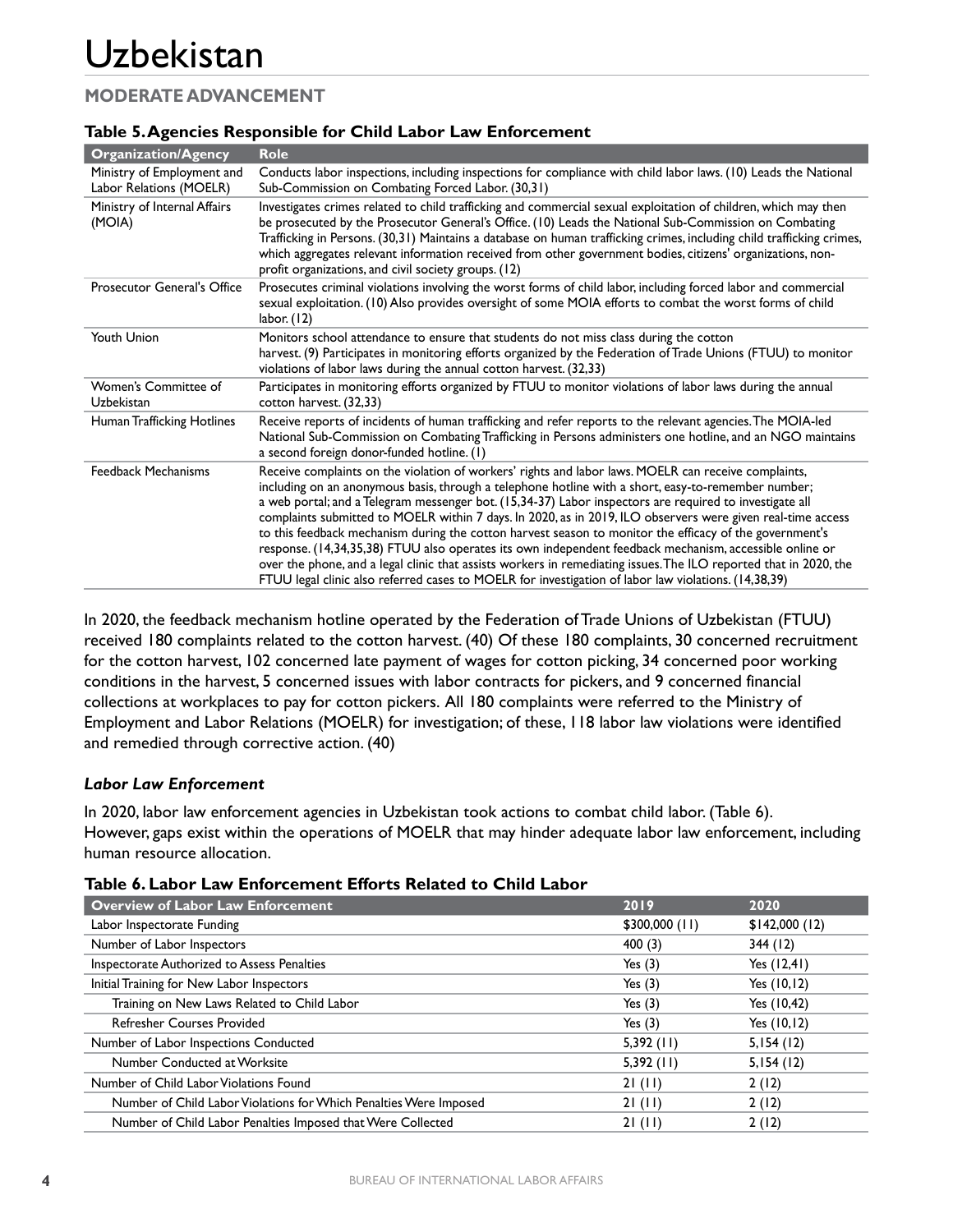## **MODERATE ADVANCEMENT**

| <b>Overview of Labor Law Enforcement</b>                                           | 2019          | 2020        |
|------------------------------------------------------------------------------------|---------------|-------------|
| Routine Inspections Conducted                                                      | Yes $(3)$     | Yes $(10)$  |
| Routine Inspections Targeted                                                       | Yes $(3)$     | Yes $(10)$  |
| Unannounced Inspections Permitted                                                  | Yes $(3)$     | Yes $(41)$  |
| Unannounced Inspections Conducted                                                  | Yes $(32)$    | Yes $(10)$  |
| <b>Complaint Mechanism Exists</b>                                                  | Yes $(3, 43)$ | Yes (10,35) |
| Reciprocal Referral Mechanism Exists Between Labor Authorities and Social Services | Yes $(3)$     | Yes (10)    |

#### **Table 6. Labor Law Enforcement Efforts Related to Child Labor (Cont.)**

The number of labor inspectors is likely insufficient for the size of Uzbekistan's workforce, which includes more than 17.8 million workers. According to the ILO's technical advice of a ratio approaching 1 inspector for every 20,000 workers in transitioning economies, Uzbekistan would employ about 890 inspectors. (44,45) In 2020, labor inspectors, farmers, and cotton cluster operators attended a series of training seminars on fair recruitment laws and practices. (37,42) A total of 80 labor inspectors also received routine recertification training, which every inspector is required to complete at least once every 3 years. Although funding for the Labor Inspectorate decreased in 2020 compared to 2019, the government noted that 2019 funding levels had included one-time appropriations for purchasing new equipment, which were not included in the 2020 budget. (12) The government also noted that, in addition to labor inspectors employed by MOELR, the FTUU employs 33 labor monitors, who can refer potential violations to the Labor Inspectorate for investigation and imposition of penalties as appropriate. (12)

During the reporting period, the government enhanced penalties for violations of labor laws. Maximum fines for forced labor violations in the first offense increased significantly, from \$60–70 in 2019 to nearly \$2,000 in 2020. (35) MOELR identified two child labor cases, one in Bukhara and the other in Samarkand. Both cases were referred through social media and involved children working on refurbishing school facilities and grounds. (12) Labor inspectors assessed and collected penalties totaling \$2,200 (22,300,000 UZS) for these two violations. (12) MOELR also identified 105 total forced labor cases in 2020, 46 of which were related to mobilization of workers for the annual cotton harvest and 59 of which were related to unfair recruitment into other work. (14,40) During the cotton harvest, 42 offenders, including district *hokims* (local leaders), heads of institutions, directors, and farmers were penalized under Administrative Code Article 51 for forced labor violations. (14) Five *hokims* from districts in Namangan, Tashkent, and Khoresm regions were formally reprimanded by the Cabinet of Ministers for forced labor offenses in their districts and officially warned that they would be dismissed without further notice for any subsequent forced labor offenses. (14,42) MOELR referred six forced labor cases to the courts for criminal action, although the current status of these cases is unknown. (12,46)

Labor inspectors are empowered to conduct self-initiated unannounced inspections in public-sector enterprises and, with permission from the Business Ombudsman, are authorized to conduct limited inspections at privatesector businesses. However, reports indicate that in practice, inspectors may be reticent to enter private businesses or homes and typically only do so in response to complaints. (3,10-12,35,47,48) In addition, a temporary moratorium on planned inspections at state enterprises was put in place for part of the reporting period due to the pandemic. However, inspectors still carried out monitoring visits to state enterprises during the cotton harvest season to enforce prohibitions on forced and child labor. (35) The legislature established working groups comprising senators, Legislative Chamber deputies, journalists, and bloggers that conducted labor monitoring visits at farms, cotton clusters (vertically-integrated cotton production enterprises), neighborhood associations (*mahallas*), private enterprises, and public organizations. MOELR also established six working groups comprising labor inspectors that conducted rapid-response investigations of forced labor complaints during the harvest. (40) All of these working groups visited, in total, 95 cotton clusters, 3,221 farms, 1,572 neighborhood associations, and 796 private and public enterprises and organizations. (40) The Labor Inspectorate further reported that it reviewed 26,788 complaints in 2020 across all sectors, conducted 5,154 total inspections for compliance with laws governing working conditions, and identified 6,314 violations requiring remediation. (12)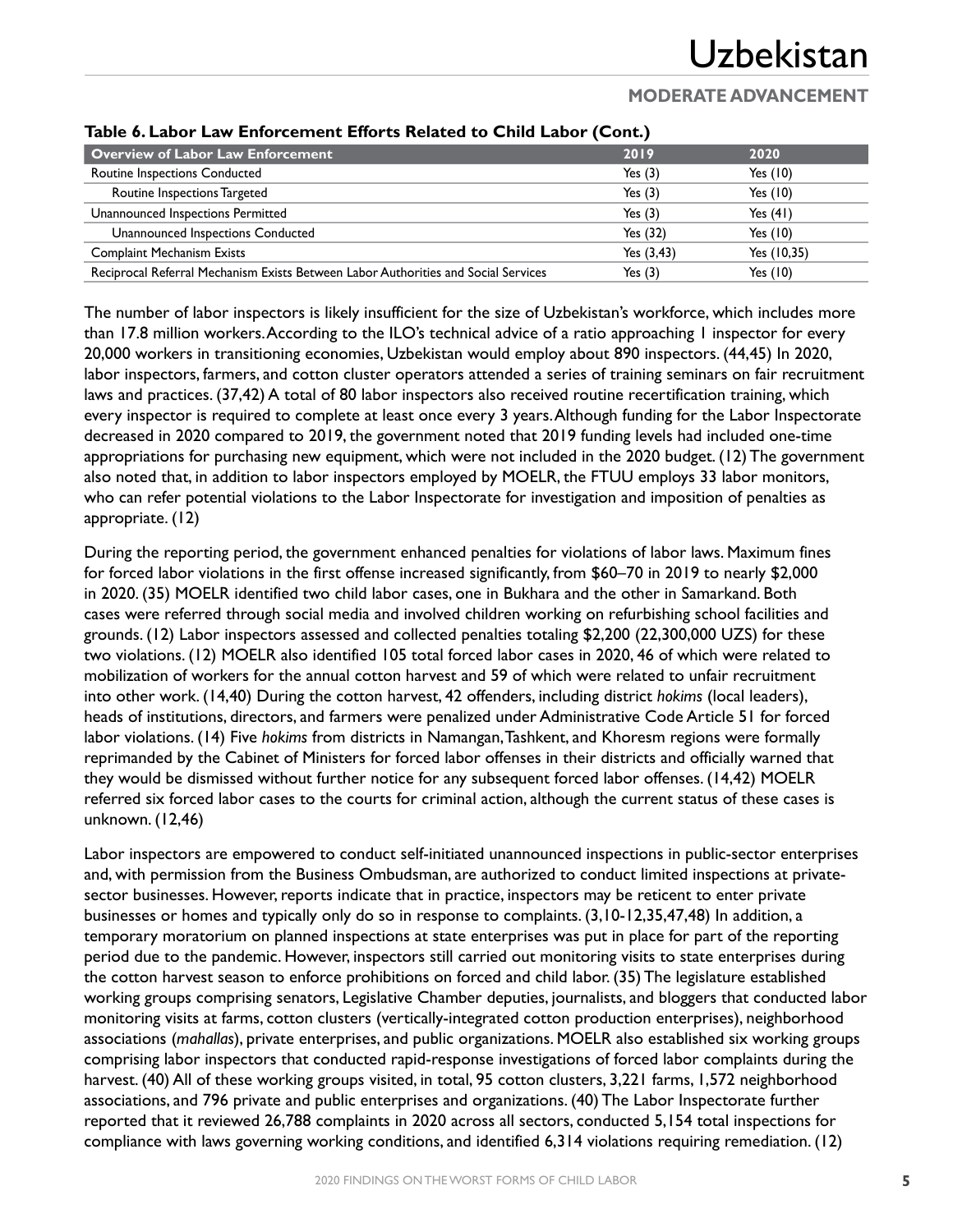## **MODERATE ADVANCEMENT**

The government increased cooperation with independent civil society monitors to detect and respond to suspected labor violations in the cotton harvest. Civil society monitors participated in regular information exchanges with MOELR and received special badges from the government that granted them unimpeded access to visit cotton fields and other entities involved in the harvest, despite pandemic-related internal travel restrictions. (14,35) Independent observers reported that labor inspectors consistently investigated potential labor violations referred to them by civil society activists, and investigated reports of potential violations were publicized in the press and on social media. (10,15,49) Labor inspectors responded to 790 forced labor complaints between January and October 2020, of which 461 were received through MOELR's feedback hotline, 113 through social networks (including Telegram messenger), 201 in writing, and 15 through MOELR's website. (10,12,35,37,40) Civil society activists reportedly submitted 26 complaints, 6 of which resulted in imposition of fines for official complicity in forced labor. (10)

#### *Criminal Law Enforcement*

In 2020, criminal law enforcement agencies in Uzbekistan took actions to combat child labor (Table 7). However, gaps exist within the operations of the Ministry of Internal Affairs (MOIA) that may hinder adequate criminal law enforcement, including investigation planning.

| Overview of Criminal Law Enforcement                                                  | 2019      | 2020       |
|---------------------------------------------------------------------------------------|-----------|------------|
| Initial Training for New Criminal Investigators                                       | Yes $(3)$ | Yes $(12)$ |
| Training on New Laws Related to the Worst Forms of Child Labor                        | Yes $(3)$ | Yes $(10)$ |
| <b>Refresher Courses Provided</b>                                                     | Yes $(3)$ | Yes $(10)$ |
| Number of Investigations                                                              | 2(2,11)   | 12(12)     |
| Number of Violations Found                                                            | 4(12)     | 13(12)     |
| Number of Prosecutions Initiated                                                      | 3(12)     | 8(12)      |
| <b>Number of Convictions</b>                                                          | 3(12)     | 6(12)      |
| Imposed Penalties for Violations Related to the Worst Forms of Child Labor            | Yes $(2)$ | Yes $(12)$ |
| Reciprocal Referral Mechanism Exists Between Criminal Authorities and Social Services | Yes $(3)$ | Yes $(10)$ |

#### **Table 7. Criminal Law Enforcement Efforts Related to Child Labor**

In 2020, law enforcement investigated 12 criminal cases involving 13 suspects under suspicion of procuring children for commercial sexual exploitation. Because of these investigations, 13 children were recognized as victims of crimes related to human trafficking and referred to rehabilitation centers for services. (12) Eight cases involving 10 suspects were referred for prosecution under Criminal Code Article 135, trafficking in persons. One case culminated in an acquittal for two defendants and the other seven cases resulted in conviction of eight perpetrators. (12) Of these, four perpetrators were sentenced to prison terms, three were sentenced to restriction of liberty, and one received a suspended sentence. (12) In one of these cases, investigators and prosecutors cooperated with lawyers from Istiqbolli Avlod, a local anti-trafficking NGO, to gather evidence and present it in court. The perpetrator was sentenced to 6 years of imprisonment. (50) Sources reported that this case was the first human trafficking conviction in which Istiqbolli Avlod's lawyers were able to participate directly in court proceedings. (50)

Limited reports suggest that MOIA investigations into potential cases involving the worst forms of child labor may not be thorough enough to detect violations or gather sufficient evidence to move forward with prosecution. (35,50) The Prosecutor General's Office began a review of human trafficking cases that were closed due to lack of evidence to determine whether any should be reinitiated. However, information on how many of these cases involved child victims was not available. (10,50) In addition, the new law on combating human trafficking adopted during the reporting period established procedures to improve the referral mechanism by which authorities refer child victims of trafficking to social services. (10,24)

Although criminal liability for repeat forced labor offenses was introduced in early 2020 under Criminal Code Article 148(2), monitoring reports on the 2020 cotton harvest noted enforcement challenges that may have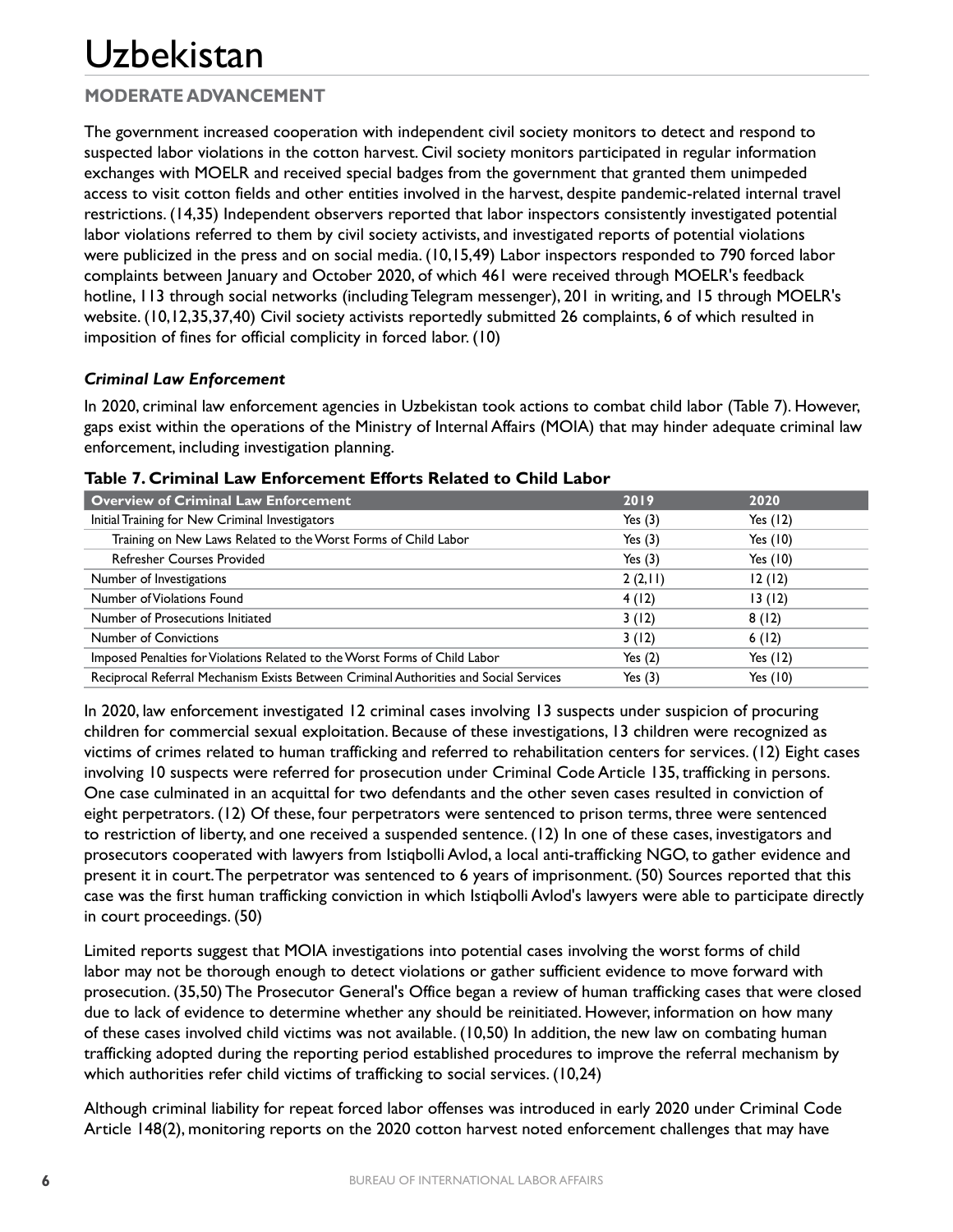### **MODERATE ADVANCEMENT**

hampered the government's ability to initiate criminal prosecutions for forced labor offenses. (14,23) Officials can only be held criminally liable under Art. 148(2) for complicity in forced labor if they commit repeated offenses within the same 12-month period. In addition, criminal enforcement agencies faced difficulties collecting sufficient evidence to prosecute complicit officials. (14) The ILO reported on two instances in which issues related to witness testimony and admissibility of documentary evidence limited government efforts to pursue prosecution of forced labor cases. (14)

During the reporting period, 184 MOIA staff members received training on Uzbekistan's new law on trafficking in persons. (12) Judges from the Supreme Court and from the Higher School of Judges received training from UNODC on interpreting and applying Criminal Code Article 135, which defines and establishes penalties for human trafficking crimes, including those involving children. (51) Investigators, judges, and prosecutors also received training from the ILO on child labor and forced labor. In addition, the NGO Istiqbolli Avlod continued to work with criminal enforcement agencies to provide human trafficking training to investigators. (10)

## **IV. COORDINATION OF GOVERNMENT EFFORTS ON CHILD LABOR**

The government has established mechanisms to coordinate its efforts to address child labor (Table 8). However, gaps exist that hinder the effective coordination of efforts to address child labor, including coordination with civil society organizations.

| <b>Coordinating Body</b>                                                                                | <b>Role &amp; Description</b>                                                                                                                                                                                                                                                                                                                                                                                                                                                                                                                                                                                                                                                                                                                                                                                                                                                                                                           |
|---------------------------------------------------------------------------------------------------------|-----------------------------------------------------------------------------------------------------------------------------------------------------------------------------------------------------------------------------------------------------------------------------------------------------------------------------------------------------------------------------------------------------------------------------------------------------------------------------------------------------------------------------------------------------------------------------------------------------------------------------------------------------------------------------------------------------------------------------------------------------------------------------------------------------------------------------------------------------------------------------------------------------------------------------------------|
| National Commission on<br>Combating Trafficking in<br>Persons and Forced Labor<br>(National Commission) | Coordinates state and local entities' efforts to combat sex trafficking and forced labor; analyzes and<br>monitors efficacy of government programs to address sex trafficking and forced labor; organizes international<br>cooperation on combating sex trafficking and forced labor; and provides legal and policy recommendations<br>for improvement of government efforts in these areas. (30,31) Chaired by the National Rapporteur on<br>Combating Trafficking in Persons and Forced Labor. (30) Comprises the two sub-commissions on combating<br>sex trafficking and forced labor, respectively. The Minister of Internal Affairs heads the Sub-Commission on<br>Combating Trafficking in Persons and the Minister of Labor heads the Sub-Commission on Combating Forced<br>Labor. (3,30,31) In 2020, National Commission member agencies provided monthly reports on progress to<br>implement work plans approved in 2019. (52) |
| National Rapporteur on<br>Combating Trafficking in<br>Persons and Forced Labor<br>(National Rapporteur) | Chairs the National Commission on Combating Trafficking in Persons and Forced Labor. Reports annually to the<br>President on sex trafficking and forced labor issues, government efforts to punish perpetrators, and services for<br>victims of sex trafficking and forced labor crimes. (30,31) Conducts public awareness-raising activities related<br>to sex trafficking and forced labor. (31) In 2020, the National Rapporteur regularly convened the National<br>Commission to report on the implementation of prohibitions on child labor and forced labor. (10,42) The<br>National Rapporteur's office also prepared and published a report for the President on efforts undertaken in<br>2020 to combat forced labor and sex trafficking. (52)                                                                                                                                                                                 |
| <b>Local Commissions</b><br>for Combating Human<br>Trafficking and Forced Labor<br>(Local Commissions)  | Ensure timely and rigorous implementation of all laws and regulations, including those issued by the National<br>Commission, related to sex trafficking and forced labor. (12,53) Local Commissions are chaired by the<br>regional hokim (governor) and provide monthly reports to the National Commission. (38,53) In 2020, Local<br>Commissions met twice monthly and provided an end-of-year report to the National Commission on<br>alleged forced labor cases that had occurred in their regions. (42,46) Members of Local Commissions also<br>received training from ILO on effectively carrying out mandates related to combating forced labor and sex<br>trafficking. (40)                                                                                                                                                                                                                                                      |

#### **Table 8. Key Mechanisms to Coordinate Government Efforts on Child Labor**

During the reporting period, the National Sub-Commission on Combating Forced Labor drafted an Action Plan based on international recommendations to eliminate the worst forms of child labor; the National Rapporteur formally approved this Action Plan in November 2020. (54) The National Sub-Commission on Combating Trafficking in Persons prepared addenda to Uzbekistan's draft National Referral Mechanism (NRM) regarding trauma-informed and child-friendly approaches to addressing human trafficking crimes. However, these addenda cannot be adopted or implemented until the full draft NRM package is adopted. (35) International organizations reported that the Sub-Commission's lack of a designated secretariat hampered communication with external stakeholders, which delayed action on activities to counter human trafficking. (35)

Although there were no reports of reprisals against individuals for monitoring labor conditions during the 2020 autumn harvest season, a group of activists reported that they were arrested by police while monitoring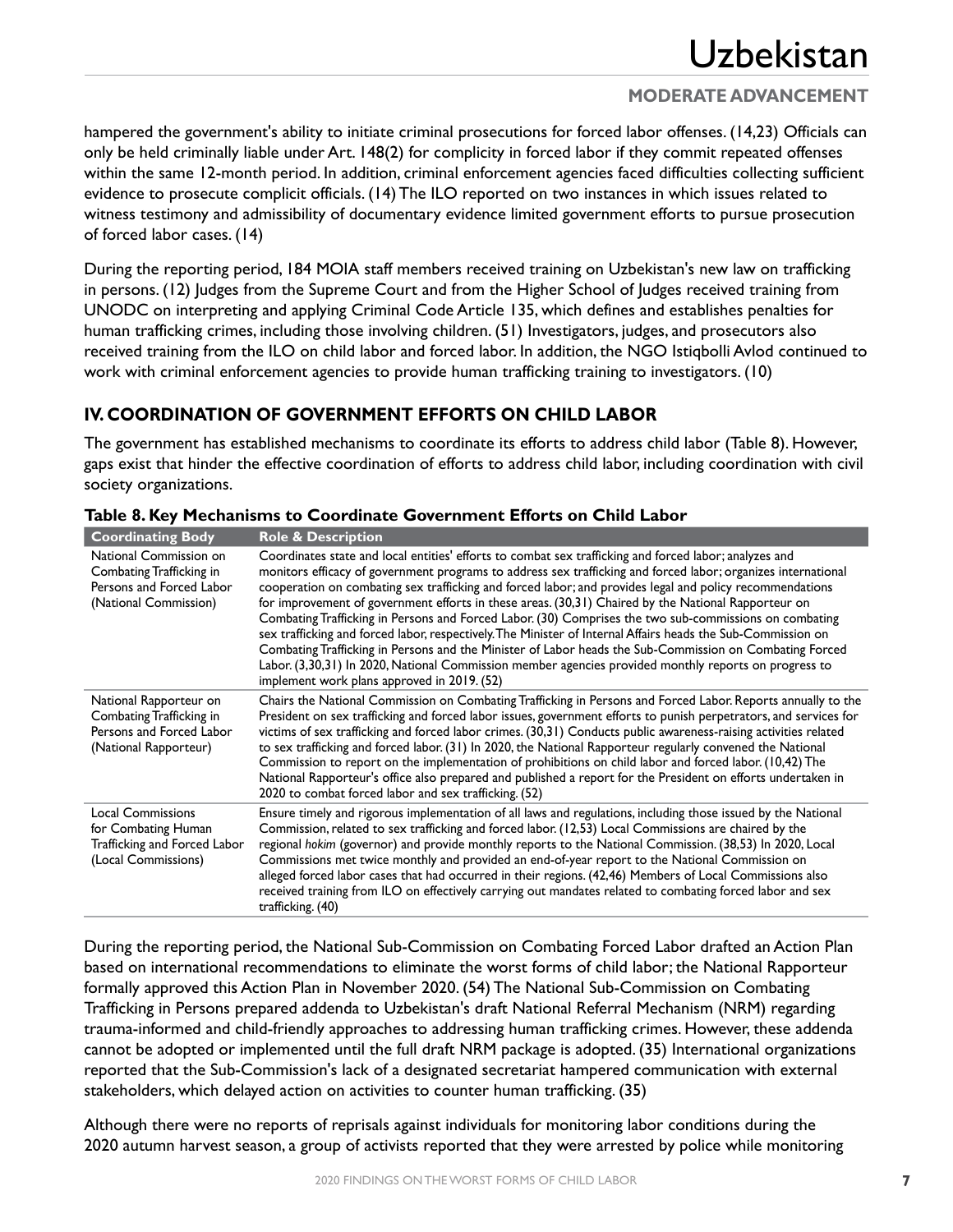## **MODERATE ADVANCEMENT**

labor conditions in one region's cotton fields during the spring weeding season; one activist reported that he was beaten after being detained. The activists were subsequently placed under police supervision for 14 days of self-quarantine, allegedly for potential COVID-19 exposure from a police officer. (55) In 2020, the government continued to engage in dialogue with civil society stakeholders on child and forced labor issues. (14,56) In March, the Ministry of Justice registered a local independent human rights NGO, the first to receive official status since 2003. (57) However, there were also continued reports that many human rights NGOs, including those working on forced and child labor issues, were repeatedly denied official registration, sometimes for failing to meet requirements that had not been publicly specified. (15,58,59)

## **V. GOVERNMENT POLICIES ON CHILD LABOR**

The government has established policies related to child labor (Table 9). However, policy gaps exist that hinder efforts to address child labor, including implementation of privatization policies in the cotton sector.

| <b>Policy</b>                                                                                                                       | <b>Description</b>                                                                                                                                                                                                                                                                                                                                                                                                                                                                                                                                                   |
|-------------------------------------------------------------------------------------------------------------------------------------|----------------------------------------------------------------------------------------------------------------------------------------------------------------------------------------------------------------------------------------------------------------------------------------------------------------------------------------------------------------------------------------------------------------------------------------------------------------------------------------------------------------------------------------------------------------------|
| Memorandum of<br><b>Understanding Between</b><br>the ILO and the Republic of<br>Uzbekistan (2014–2020)                              | Established terms of agreement between ILO and the government on cooperation to implement the Decent<br>Work Country Program in Uzbekistan. (60) In 2020, the Government of Uzbekistan and ILO continued to work<br>together under this agreement. (33)                                                                                                                                                                                                                                                                                                              |
| Plan of Immediate Measures<br>in the Area of Combating<br>Trafficking in Persons and<br>Forced Labor ("Roadmap")<br>$(2019 - 2020)$ | Established a plan for updating legislation on sex trafficking and forced labor, building government capacity<br>to combat sex trafficking and forced labor, enhancing transparency of conditions in the annual cotton<br>harvest, raising awareness on sex trafficking and forced labor issues, and reforming the agriculture and textile<br>industries. (61) In 2020, the National Commission passed legal reforms related to human trafficking that were<br>envisioned under this roadmap, and continued to monitor the cotton harvest for labor violations. (35) |
| Action Plan on<br>Implementing International<br>Recommendations to<br><b>Eliminate the Worst Forms</b><br>of Child Labort           | Establishes a work plan to address international recommendations to advance the elimination of the worst<br>forms of child labor in Uzbekistan. Aims to improve labor and criminal law enforcement, coordination, policies,<br>and social programs related to the worst forms of child labor. (62)                                                                                                                                                                                                                                                                   |
| Policies for Seasonal Cotton<br><b>Harvest Workers</b>                                                                              | Establishes the minimum wages for cotton pickers and sets other guidelines with the goal of attracting<br>voluntary labor to the annual harvest. In 2020, MOELR increased the minimum wage for cotton pickers<br>compared to 2019 rates, and required local recruiters to work under civil law contracts. (33,36,63)                                                                                                                                                                                                                                                 |
| Strategy for the<br>Development of Agriculture<br>in the Republic of<br>Uzbekistan (2020-2030)                                      | Calls for a reduction of the state's involvement in agriculture and enhances farmers' autonomy over what crops<br>to grow. Under the Strategy's priority action to end state intervention in agriculture, the President abolished<br>state quotas for cotton and wheat production in 2020. (64,65)                                                                                                                                                                                                                                                                   |

#### **Table 9. Key Policies Related to Child Labor**

† Policy was approved during the reporting period.

In 2020, President Mirziyoyev formally abolished the practice of imposing state quotas for cotton production. (65- 67) Under this quota system in previous harvests, local and regional officials were held responsible for mobilizing adequate labor to harvest a centrally determined amount of cotton, which observers reported was a root cause of forced labor and increased the risk of child labor. (68,69)

However, independent monitors reported that in some parts of the country, local governments established and carried out regional cotton harvest plans that reproduced quotas on a local level. (14,67) Reports also continued during the 2020 harvest that some cotton "clusters" (vertically-integrated private business partnerships along the cotton value chain from farm to finished products) may reproduce quota pressures through contractual practices. (14,67,70) The government grants clusters exclusive territorial concessions to operate in individual districts, making the cluster the only potential buyer for cotton farmers in that district. (70-72) Although new regulations adopted in 2020 allow farmers to form independent cooperatives, they may only do so in districts without an existing, operational cluster. (36) Allegations persisted in 2020 that some clusters engage in coercive business practices against farmers, including failing to pay for delivered crops or purchasing cotton at a lower price than initially promised. However, such issues appear to be localized to specific districts and clusters. (73,74) Some clusters maintain close ties to local administrators, and there were reports that in the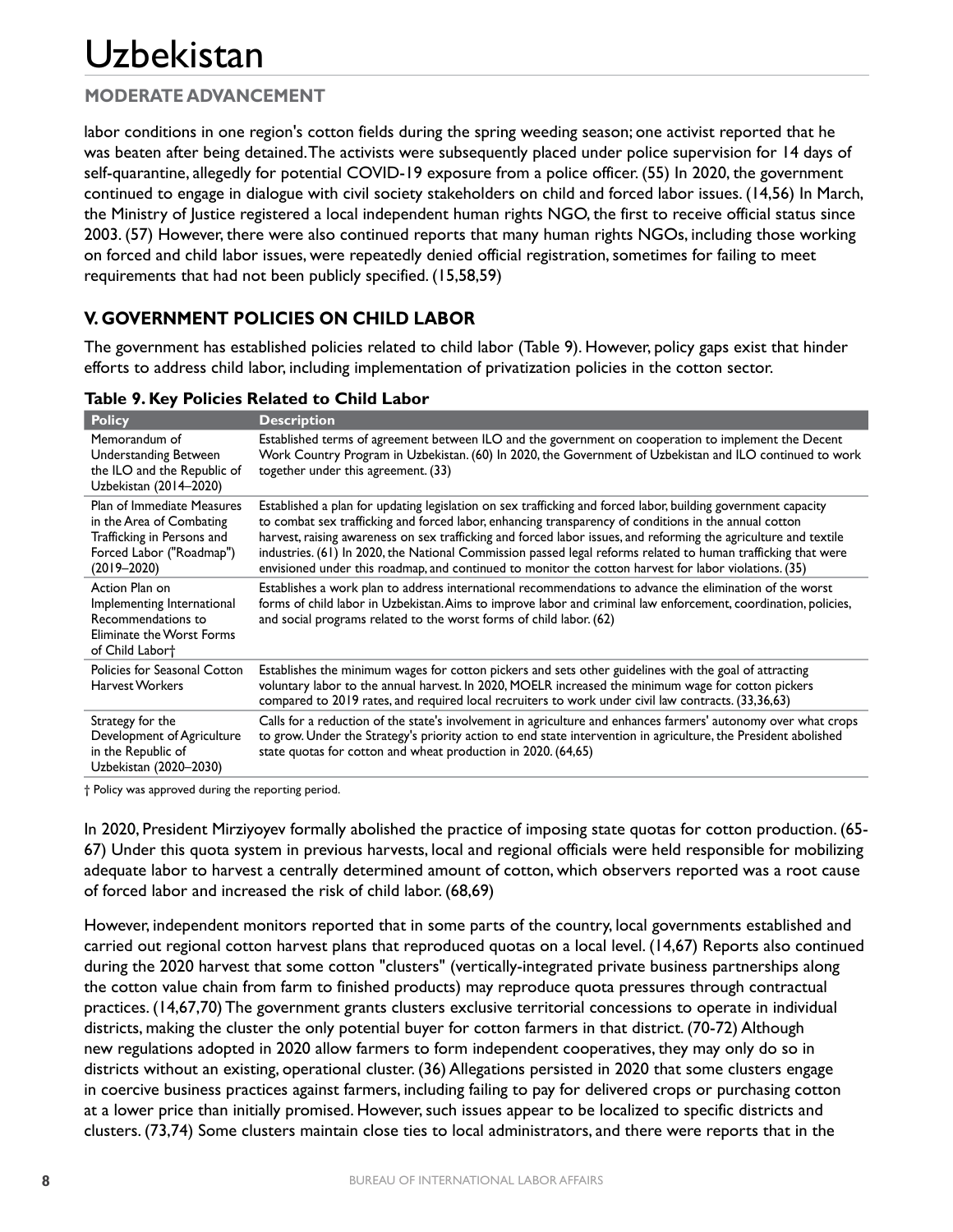## **MODERATE ADVANCEMENT**

2020 growing season, some farmers were asked to sign contracts in the presence of local *hokimiyats* (local government administrations), which then kept the contracts on behalf of the cluster. (14) In some cases, contracts included production targets for farmers that were recommended by the *hokimiyat* and included land confiscation penalties if farmers failed to deliver the contracted amount of cotton. These practices mimicked the pressures on farmers and officials that historically created high risks for labor exploitation under the national quota system. (14,70) Government of Uzbekistan officials acknowledged that the abolishment of production quotas has been implemented unevenly at the local level, including in the context of cluster contracts. (35)

Some clusters are investing in mechanical harvesting equipment and methods, which reduce the need for manual labor during the harvest. Clusters have also taken a varied approach to recruiting seasonal laborers, with some clusters investing in implementation of fair recruitment practices. (14,15,43,72) ILO and civil society monitors found that in some districts, the adoption of these practices resulted in a significant decrease in labor exploitation. Monitors confirmed that, for the first time since monitoring began, a few of the country's cottonproducing districts had zero cases of forced labor in the 2020 harvest. (14,15)

## **VI. SOCIAL PROGRAMS TO ADDRESS CHILD LABOR**

In 2020, the government funded and participated in programs that include the goal of eliminating or preventing child labor (Table 10). However, gaps exist in these social programs, including the adequacy of programs to address the full scope of the problem.

| Program                                                                                                     | <b>Description</b>                                                                                                                                                                                                                                                                                                                                                                                                                                                                                                                                                                                                                                                                                                        |
|-------------------------------------------------------------------------------------------------------------|---------------------------------------------------------------------------------------------------------------------------------------------------------------------------------------------------------------------------------------------------------------------------------------------------------------------------------------------------------------------------------------------------------------------------------------------------------------------------------------------------------------------------------------------------------------------------------------------------------------------------------------------------------------------------------------------------------------------------|
| <b>Efforts to Prevent Child and</b><br>Forced Labor in the Cotton<br>Harvest <sup>+</sup>                   | Includes initiatives to raise awareness about the prohibition of child and forced labor in the cotton<br>harvest. (43,75) Starting in May 2020, the government distributed thousands of informational materials to<br>employers and neighborhood organizations (mahalla committees) about prohibitions on child labor and<br>forced labor. During the cotton harvest season, the government also broadcast public service announcements<br>on television about child and forced labor prohibitions and pickers' rights to decent work in the<br>harvest. (12,40,42) ILO monitors reported an increase in cotton pickers' awareness of their labor rights and<br>relevant labor laws in 2020 compared to prior years. (14) |
| National Rehabilitation<br>Center <sup>+</sup>                                                              | MOELR-operated shelter that provides human trafficking victims with emergency medical and social services<br>and assists in social rehabilitation. (3,8,75) This center provided assistance to 92 victims in 2020, including 12<br>children $(9$ boys and $3$ girls). $(12,40)$                                                                                                                                                                                                                                                                                                                                                                                                                                           |
| Population Employment<br><b>Facilitation Centers†</b>                                                       | Local centers run by MOELR to connect the unemployed with job opportunities, including paid public work and<br>seasonal agricultural work. Matches job seekers with labor needs in the cotton harvest to reduce the risk of<br>forced labor. (3,34,76) The government increased employment opportunities in public works projects in 2020 as<br>part of its pandemic response efforts. (35,77) MOELR also created a dedicated website to recruit job seekers<br>interested in working in the annual cotton harvest. (33)                                                                                                                                                                                                  |
| Support for the<br>Implementation of the<br>Decent Work Country<br>Program in Uzbekistan<br>$(2014 - 2020)$ | \$6 million USDOL-funded project awarded to ILO to enhance the capacity of the government and workers'<br>and employers' representatives to prevent and reduce child and forced labor and promote decent work in<br>Uzbekistan. (78) During the reporting period, the project developed and conducted fair recruitment trainings<br>for labor inspectors, government officials, farmers, brigade leaders, cotton cluster representatives, and other<br>cotton-sector stakeholders. (33) Additional information is available on the USDOL website.                                                                                                                                                                         |

#### **Table 10. Key Social Programs to Address Child Labor**

† Program is funded by the Government of Uzbekistan.

In 2020, the government amended birth registration procedures to ensure all children are registered, including those born to undocumented parents. Citizenship eligibility was also extended to nearly 50,000 residents of Uzbekistan who had been rendered stateless by the dissolution of the Soviet Union. (46) The Ministry of Finance also worked with UNICEF to draft a new regulatory framework for social protection benefits, which is currently under review by other government bodies. (12) In addition, the government significantly increased funding for social services for human trafficking victims, including child victims. These expenditures included funding for antitrafficking NGOs, shelters for trafficking victims, and legal assistance for trafficking victims. (52)

Although there are programs to address child labor in the cotton sector, research did not find evidence of programs designed to address child labor in other sectors, such as public works and street work.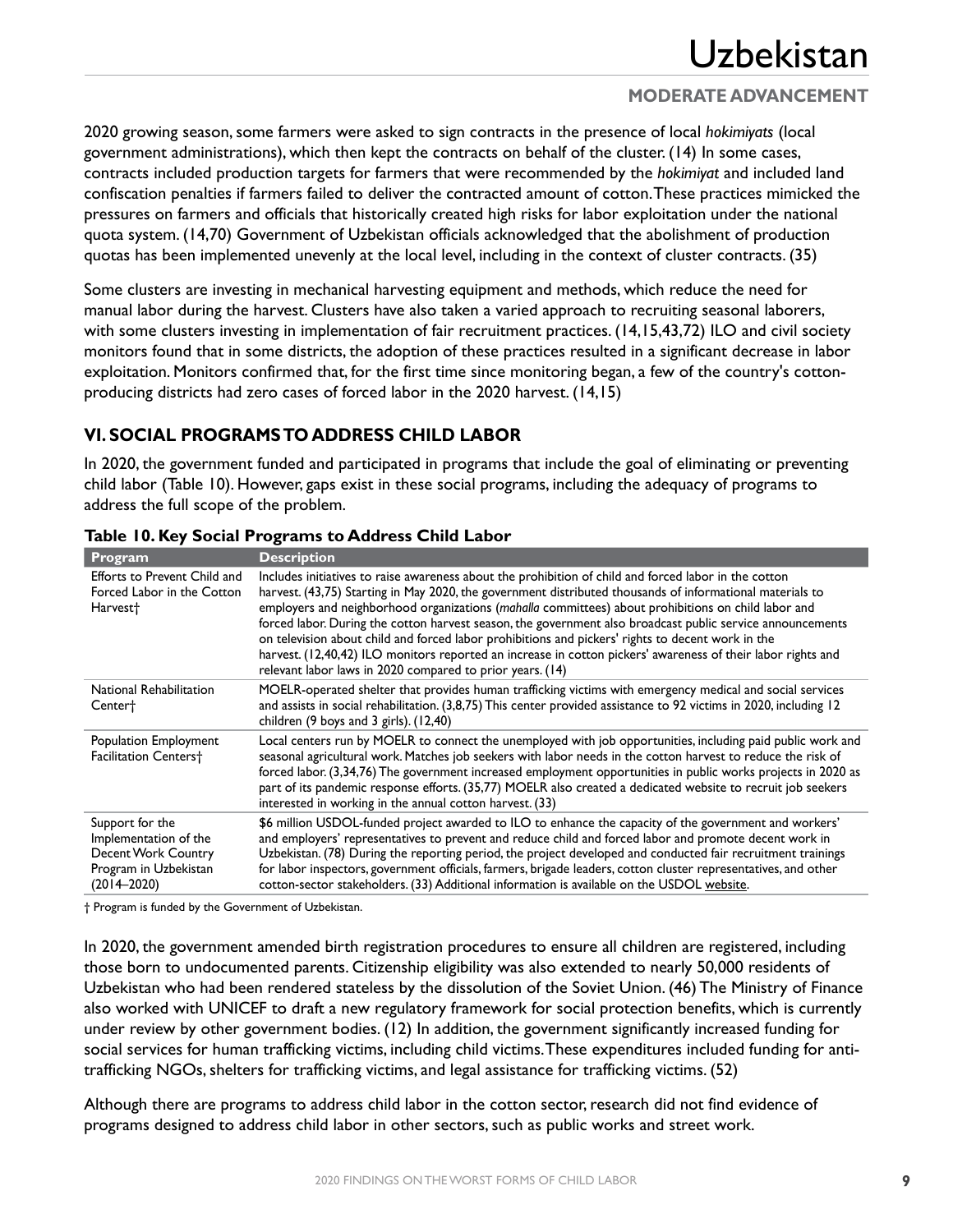#### **MODERATE ADVANCEMENT**

## **VII. SUGGESTED GOVERNMENT ACTIONS TO ELIMINATE CHILD LABOR**

Based on the reporting above, suggested actions are identified that would advance the elimination of child labor in Uzbekistan (Table 11).

| Table 11. Suggested Government Actions to Eliminate Child Labor |  |  |  |
|-----------------------------------------------------------------|--|--|--|
|-----------------------------------------------------------------|--|--|--|

| Area                   | <b>Suggested Action</b>                                                                                                                                                                                                                                  | Year(s)<br><b>Suggested</b> |
|------------------------|----------------------------------------------------------------------------------------------------------------------------------------------------------------------------------------------------------------------------------------------------------|-----------------------------|
| Legal Framework        | Criminally prohibit and penalize the use of a child for prostitution.                                                                                                                                                                                    | $2015 - 2020$               |
|                        | Update the Criminal Code so that it penalizes the use, procuring, and offering of children for both<br>the production and trafficking of drugs.                                                                                                          | 2020                        |
|                        | Ensure that the law's light work provisions specify the activities and conditions in which children who<br>have not yet completed their compulsory schooling may work.                                                                                   | 2020                        |
| Enforcement            | Continue to increase the number of labor inspectors to meet the ILO's technical advice.                                                                                                                                                                  | $2015 - 2020$               |
|                        | Ensure that labor inspectors conduct self-initiated unannounced inspections in all sectors, including at<br>private enterprises, even if no complaint has been filed.                                                                                    | $2018 - 2020$               |
|                        | Thoroughly investigate all potential criminal cases involving the worst forms of child labor and, when<br>sufficient evidence exists, refer violations for criminal prosecution.                                                                         | 2020                        |
|                        | Remove the requirement that prosecution may only result if multiple forced labor violations<br>occur within a 12 month period by allowing a single offense to be prosecuted or by expanding the<br>12-month period to encompass a longer period of time. | 2020                        |
| Coordination           | Designate standard mechanisms for communication between external stakeholders and national<br>coordinating bodies to facilitate coordination of efforts to combat forced labor and sex trafficking.                                                      | 2020                        |
|                        | Ensure that local NGOs monitoring child labor, forced labor, and other labor rights issues are able to<br>register, and sanction officials who harass, intimidate, or abuse labor rights activists.                                                      | $2017 - 2020$               |
| Government<br>Policies | Ensure that local officials do not establish or enforce contractually mandated cotton production<br>targets.                                                                                                                                             | 2020                        |
|                        | Monitor implementation of the new cluster system to ensure farmers are not coerced to enter into<br>contracts with certain clusters or produce cotton under terms that create high risk for exploitative<br>labor.                                       | $2019 - 2020$               |
| Social Programs        | Collect and publish data on the extent and nature of child labor to inform policies and programs.                                                                                                                                                        | $2013 - 2020$               |
|                        | Ensure that schools do not charge informal fees to students or their families.                                                                                                                                                                           | $2019 - 2020$               |
|                        | Expand programs to address the worst forms of child labor in sectors other than cotton harvesting.                                                                                                                                                       | $2009 - 2020$               |

#### **REFERENCES**

- U.S. Department of State. Trafficking in Persons Report- 2020: Uzbekistan. Washington, DC, June 2020. [https://www.state.gov/reports/2020-trafficking-in-persons-report/](https://www.state.gov/reports/2020-trafficking-in-persons-report/uzbekistan/) [uzbekistan/](https://www.state.gov/reports/2020-trafficking-in-persons-report/uzbekistan/)
- 2 Government of Uzbekistan. Information on investigations by the Investigative Department and its territorial divisions into crimes related to sexual exploitation of minors for the period 2017–2018 and the first 8 months of 2019. 2019. Source on file.
- 3 U.S. Embassy- Tashkent. Reporting. January 13, 2020.
- 4 UNESCO Institute for Statistics. Gross intake ratio to the last grade of primary education, both sexes (%). Accessed March 3, 2021. For more information, please see "Children's Work and Education Statistics: Sources and Definitions" in the Reference Materials section of this report.

<http://data.uis.unesco.org/>

- 5 ILO. Analysis of Child Economic Activity and School Attendance Statistics from National Household or Child Labor Surveys. Original data from Multiple Indicator Cluster Survey 3, 2006. Analysis received March 2021. Please see "Children's Work and Education Statistics: Sources and Definitions" in the Reference Materials section of this report.
- 6 Uzbek-German Forum for Human Rights. There is no work we haven't done: Forced labor of public sector employees in Uzbekistan. February 2019.

[http://uzbekgermanforum.org/wp-content/uploads/2019/02/Uzbekistan.](http://uzbekgermanforum.org/wp-content/uploads/2019/02/Uzbekistan.Forced-Labor-in-Public-Sector-Report.English.1.2019.pdf) [Forced-Labor-in-Public-Sector-Report.English.1.2019.pdf](http://uzbekgermanforum.org/wp-content/uploads/2019/02/Uzbekistan.Forced-Labor-in-Public-Sector-Report.English.1.2019.pdf)

- 7 International Union of Food, Agricultural, Hotel, Restaurant, Catering, Tobacco and Allied Workers' Associations. Information on the compliance of the Republic of Uzbekistan from 2017 through 2019 with Convention No. 138 of the International Labour Organization "Minimum Age Convention" 1973 (adopted in Geneva on 26 June 1973 at the 58th session of the ILC-ILO) and Convention No. 182 of the International Labour Organization "Worst Forms of Child Labour Convention" 1999 (adopted in Geneva on 17 June 1999 at the 87th session of the ILC-ILO). August 30, 2018. Source on file.
- 8 U.S. Embassy- Tashkent. Reporting. February 22, 2019.
- 9 U.S. Embassy- Tashkent. Reporting. January 9, 2018.
- 10 U.S. Embassy- Tashkent. Reporting, January 15, 2021.
- 11 Government of Uzbekistan. Written communication: Information for use in preparation of the Report on the worst forms of child labor for 2019 (TDA Report) and List of goods produced with child or forced labor (TVPRA Report). (a) April 1, 2020. Source on file.
- 12 Government of Uzbekistan. Written Communication: Information for 2020 Worst Forms of Child Labor Report (TDA Report). March 18, 2021. Source on file.
- 13 Uzbek Forum for Human Rights. E-mail communication to USDOL official. May 10, 2021.
- 14 ILO. 2020 third-party monitoring of child labour and forced labour during the cotton harvest in Uzbekistan. January 2021. [https://www.ilo.org/wcmsp5/groups/public/---dgreports/---ilo](https://www.ilo.org/wcmsp5/groups/public/---dgreports/---ilo-washington/documents/projectdocumentation/wcms_767756.pdf)[washington/documents/projectdocumentation/wcms\\_767756.pdf](https://www.ilo.org/wcmsp5/groups/public/---dgreports/---ilo-washington/documents/projectdocumentation/wcms_767756.pdf)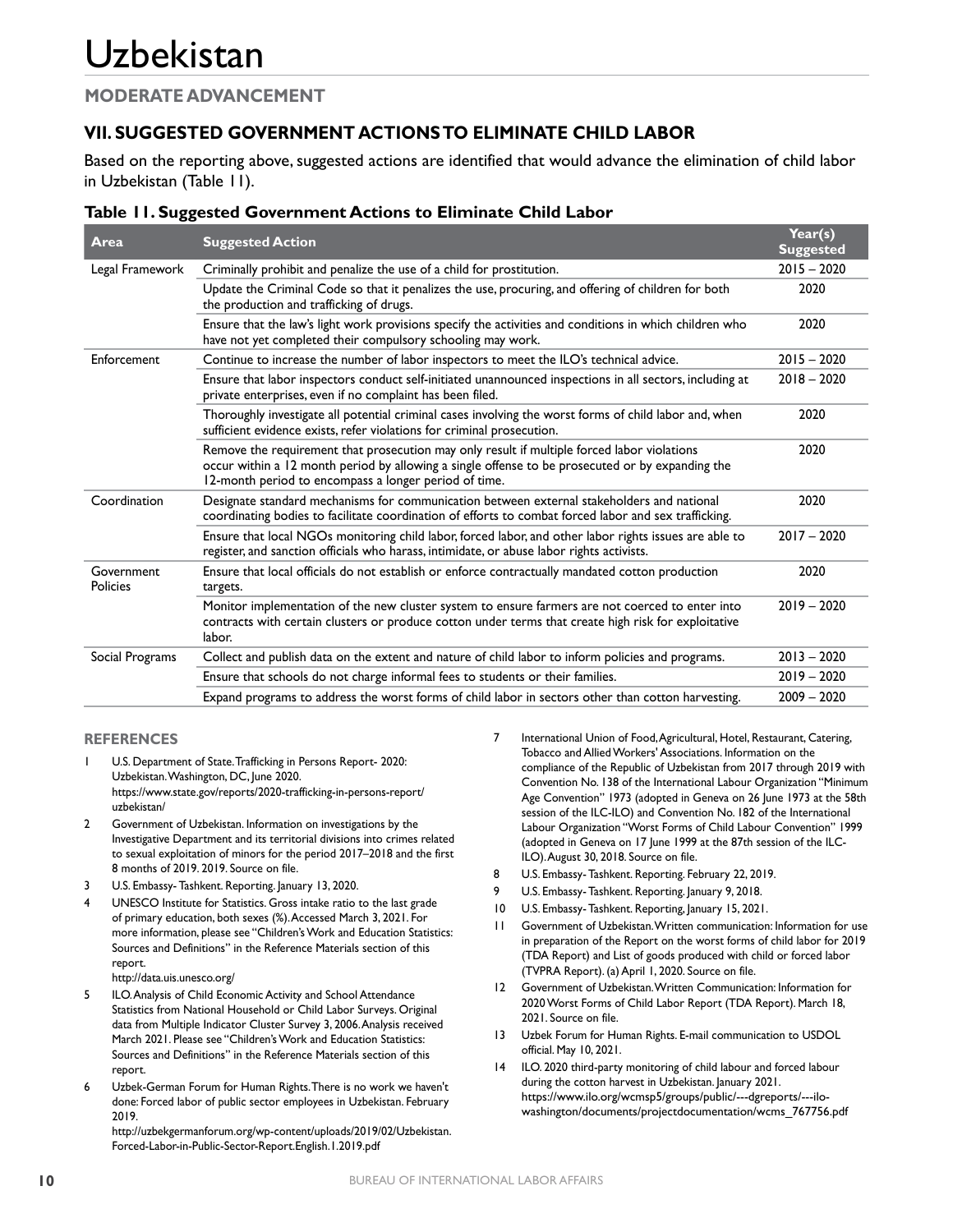### **MODERATE ADVANCEMENT**

- 15 Uzbek Forum for Human Rights. Key findings from the 2020 cotton harvest in Uzbekistan. January 28, 2021. [https://www.uzbekforum.org/key-findings-from-the-2020-cotton](https://www.uzbekforum.org/key-findings-from-the-2020-cotton-harvest/)[harvest/](https://www.uzbekforum.org/key-findings-from-the-2020-cotton-harvest/)
- 16 Government of the Republic of Uzbekistan. Law No. ZRU-239 to amend the Labour Code of the Republic of Uzbekistan and Law on Child's Rights Guarantees, UZB-2009-L-85547. Enacted: 2009. [http://www.oit.org/dyn/natlex/natlex\\_browse.details?p\\_lang=en&p\\_](http://www.oit.org/dyn/natlex/natlex_browse.details?p_lang=en&p_isn=85547) [isn=85547](http://www.oit.org/dyn/natlex/natlex_browse.details?p_lang=en&p_isn=85547)
- 17 Government of the Republic of Uzbekistan. Law No. ZRU-139 On the Guarantees of the Rights of the Child, UZB-2008-L-85548. Enacted: 2008. [http://www.ilo.org/dyn/natlex/natlex\\_browse.details?p\\_lang=en&p\\_](http://www.ilo.org/dyn/natlex/natlex_browse.details?p_lang=en&p_isn=85548)

[isn=85548](http://www.ilo.org/dyn/natlex/natlex_browse.details?p_lang=en&p_isn=85548) 18 Government of the Republic of Uzbekistan. Law No. ZRU-365 Labor Code of the Republic of Uzbekistan. Enacted: 1996.

[https://www.ilo.org/dyn/natlex/natlex4.detail?p\\_lang=en&p\\_isn=98879](https://www.ilo.org/dyn/natlex/natlex4.detail?p_lang=en&p_isn=98879)

- 19 Government of the Republic of Uzbekistan. Administrative Code of the Republic of Uzbekistan. Enacted: 1994. <https://lex.uz/acts/97661>
- 20 Government of the Republic of Uzbekistan. Decree on Approval of Provision on Requirements on Prohibition of Use of Minors' Labor. Enacted: 2010. Source on file.
- 21 Government of the Republic of Uzbekistan. Decree on Adoption of the List of Occupations with Unfavorable Working Conditions to which it is forbidden to Employ Persons under Eighteen Years of Age. Enacted: 2009. Source on file.
- 22 Government of the Republic of Uzbekistan. Constitution of the Republic of Uzbekistan. Enacted: 1992. <http://gov.uz/en/constitution/>
- 23 Government of the Republic of Uzbekistan. Criminal Code of the Republic of Uzbekistan. Enacted: 1994. As Amended: 2020. <https://lex.uz/docs/111457>
- 24 Government of the Republic of Uzbekistan. Law of the Republic of Uzbekistan on the Introduction of Changes and Additions to the Law of the Republic of Uzbekistan "On Combatting Human Trafficking." Enacted: August 2020. https://www.lex.uz/acts/4953319#4958741
- 25 Government of the Republic of Uzbekistan. Law on Universal Military Service. Enacted: 2002. Source on file.
- 26 Government of Uzbekistan. Law on civil organizations in the Republic of Uzbekistan. Enacted: 1991. <https://www.lex.uz/acts/111827>
- 27 Government of the Republic of Uzbekistan. Law of the Republic of Uzbekistan on Education. Enacted: 2020. <https://lex.uz/ru/docs/5013009>
- 28 Kun.uz Revised Labor Code project published. September 19, 2020. [https://kun.uz/ru/news/2020/09/17/opublikovan-proyekt-trudovogo](https://kun.uz/ru/news/2020/09/17/opublikovan-proyekt-trudovogo-kodeksa-v-novoy-redaksii)[kodeksa-v-novoy-redaksii](https://kun.uz/ru/news/2020/09/17/opublikovan-proyekt-trudovogo-kodeksa-v-novoy-redaksii)
- 29 Government of Uzbekistan. Law no. 673 on introduction of changes and additions to the Criminal and Criminal Procedural Codes of the Republic of Uzbekistan and to the Administrative Code of the Republic of Uzbekistan. Enacted: February 13, 2021. [https://lex.uz/docs/5286350?ONDATE=13.02.2021 00](https://lex.uz/docs/5286350?ONDATE=13.02.2021%2000)
- 30 Government of the Republic of Uzbekistan. Presidential Decree on additional measures to further the establishment of systems combating trafficking in persons and forced labor. Enacted: July 30, 2019. [http://uza.uz/ru/documents/o-dopolnitelnykh-merakh-po-dalneyshemu](http://uza.uz/ru/documents/o-dopolnitelnykh-merakh-po-dalneyshemu-sovershenstvovaniyu-s-31-07-2019)[sovershenstvovaniyu-s-31-07-2019](http://uza.uz/ru/documents/o-dopolnitelnykh-merakh-po-dalneyshemu-sovershenstvovaniyu-s-31-07-2019)
- Government of the Republic of Uzbekistan. On measures to further improve the system of combating trafficking in persons and forced labor. September 19, 2019. Source on file.
- 32 ILO. Support to the Implementation of the Decent Work Country Programme (DWCP) of Uzbekistan. October 2019: Technical Progress Report. Source on file.
- 33 ILO. Support to the Implementation of the Decent Work Country Programme (DWCP) of Uzbekistan. October 2020: Technical Progress Report. Source on file.
- 34 Government of Uzbekistan. Information of the Ministry of Employment and Labor Relations of the Republic of Uzbekistan on Measures for Countering and Prevention of Forced Labor. October 28, 2019. Source on file.
- 35 U.S. Embassy- Tashkent. Reporting, January 8, 2021.
- 36 Government of Uzbekistan. Progress in Uzbekistan: Environment, social and governance report 2020. January 29, 2021. <https://changeinuzbekistan.com/report/>
- 37 Government of Uzbekistan. Labor rights enforcement in Uzbekistan: Annual report 2020. May 2021. [https://mehnat.uz/en/news/uzbekistan-launches-first-ever-annual-report](https://mehnat.uz/en/news/uzbekistan-launches-first-ever-annual-report-on-enforcement-of-labour-standards)[on-enforcement-of-labour-standards](https://mehnat.uz/en/news/uzbekistan-launches-first-ever-annual-report-on-enforcement-of-labour-standards)
- 38 U.S. Embassy- Tashkent. Reporting, February 14, 2020(a).
- 39 U.S. Embassy- Tashkent. Reporting, February 14, 2020.
- 40 Government of Uzbekistan. National Commission report on work undertaken to combat trafficking in persons and forced labor in 2020. April 2021. Source on file.
- 41 Government of the Republic of Uzbekistan. Cabinet of Ministers Decree no. 1066 on measures for the fulfilment of activities of the Ministry of Employment and Labor Relations of the Republic of Uzbekistan. Enacted: December 31, 2018. [https://nrm.uz/contentf?doc=574333\\_&products=1\\_vse\\_](https://nrm.uz/contentf?doc=574333_&products=1_vse_zakonodatelstvo_uzbekistana) zakonodatelstvo uzbekistana
- 42 Government of Uzbekistan. Instances of forced labor in the cotton harvest discussed at regular National Commission meeting. News release. December 5, 2020. [https://mehnat.uz/ru/news/na-ocherednom-zasedanii-nacionalnoy-](https://mehnat.uz/ru/news/na-ocherednom-zasedanii-nacionalnoy-komissii-obsuzhdalis-sluchai-prinuditelnogo-truda-vo-vremya-sbora-hlopka-v-tekuschem-godu)

[komissii-obsuzhdalis-sluchai-prinuditelnogo-truda-vo-vremya-sbora](https://mehnat.uz/ru/news/na-ocherednom-zasedanii-nacionalnoy-komissii-obsuzhdalis-sluchai-prinuditelnogo-truda-vo-vremya-sbora-hlopka-v-tekuschem-godu)[hlopka-v-tekuschem-godu](https://mehnat.uz/ru/news/na-ocherednom-zasedanii-nacionalnoy-komissii-obsuzhdalis-sluchai-prinuditelnogo-truda-vo-vremya-sbora-hlopka-v-tekuschem-godu)

- 43 Government of the Republic of Uzbekistan. Human value of labor: Progress log and a look into the future. 2019. Source on file.
- 44 CIA. The World Factbook. Accessed March 18, 2017. Please see "Labor Law Enforcement: Sources and Definitions" in the Reference Materials section of this report.
- <https://www.cia.gov/the-world-factbook/countries/uzbekistan/> 45 UN. World Economic Situation and Prospects 2017 Statistical
- Annex. 2017. Please see "Labor Law Enforcement: Sources and Definitions" in the Reference Materials section of this report. [https://www.un.org/development/desa/dpad/wp-content/uploads/](https://www.un.org/development/desa/dpad/wp-content/uploads/sites/45/publication/2017wesp_full_en.pdf) [sites/45/publication/2017wesp\\_full\\_en.pdf](https://www.un.org/development/desa/dpad/wp-content/uploads/sites/45/publication/2017wesp_full_en.pdf)
- 46 U.S. Embassy- Tashkent. Reporting, February 11, 2021.
- 47 Government of the Republic of Uzbekistan. Experience of Uzbekistan in eradicating forced labor. December 10, 2019. Source on file.
- 48 Government of Uzbekistan. Decree No. 5490, On measures to further the establishment of a system for protecting the rights and legal interests of business entities. Enacted: July 2018. <https://lex.uz/ru/docs/3839752>
- 49 U.S. Embassy- Tashkent official. E-mail communication to USDOL official. October 2, 2020.
- 50 U.S. Embassy- Tashkent. Reporting, December 30, 2020.
- 51 U.S. Embassy- Tashkent. Reporting, November 6, 2020(b).
- 52 Government of Uzbekistan. Written communication: On measures to combat and eliminate forced labor and human trafficking in Uzbekistan. April 3, 2021. Source on file.
- 53 Government of Uzbekistan. Written communication on measures to further improve the system of combating trafficking in persons and forced labor. September 19, 2019. Source on file.
- 54 U.S. Embassy- Tashkent. Reporting, November 6, 2020(a).
- 55 Uzbek Forum for Human Rights. Human rights activists isolated for 14 days after monitoring cotton fields. June 12, 2020. [https://www.uzbekforum.org/human-rights-activists-isolated-for-14-days](https://www.uzbekforum.org/human-rights-activists-isolated-for-14-days-after-monitoring-cotton-fields/)[after-monitoring-cotton-fields/](https://www.uzbekforum.org/human-rights-activists-isolated-for-14-days-after-monitoring-cotton-fields/)